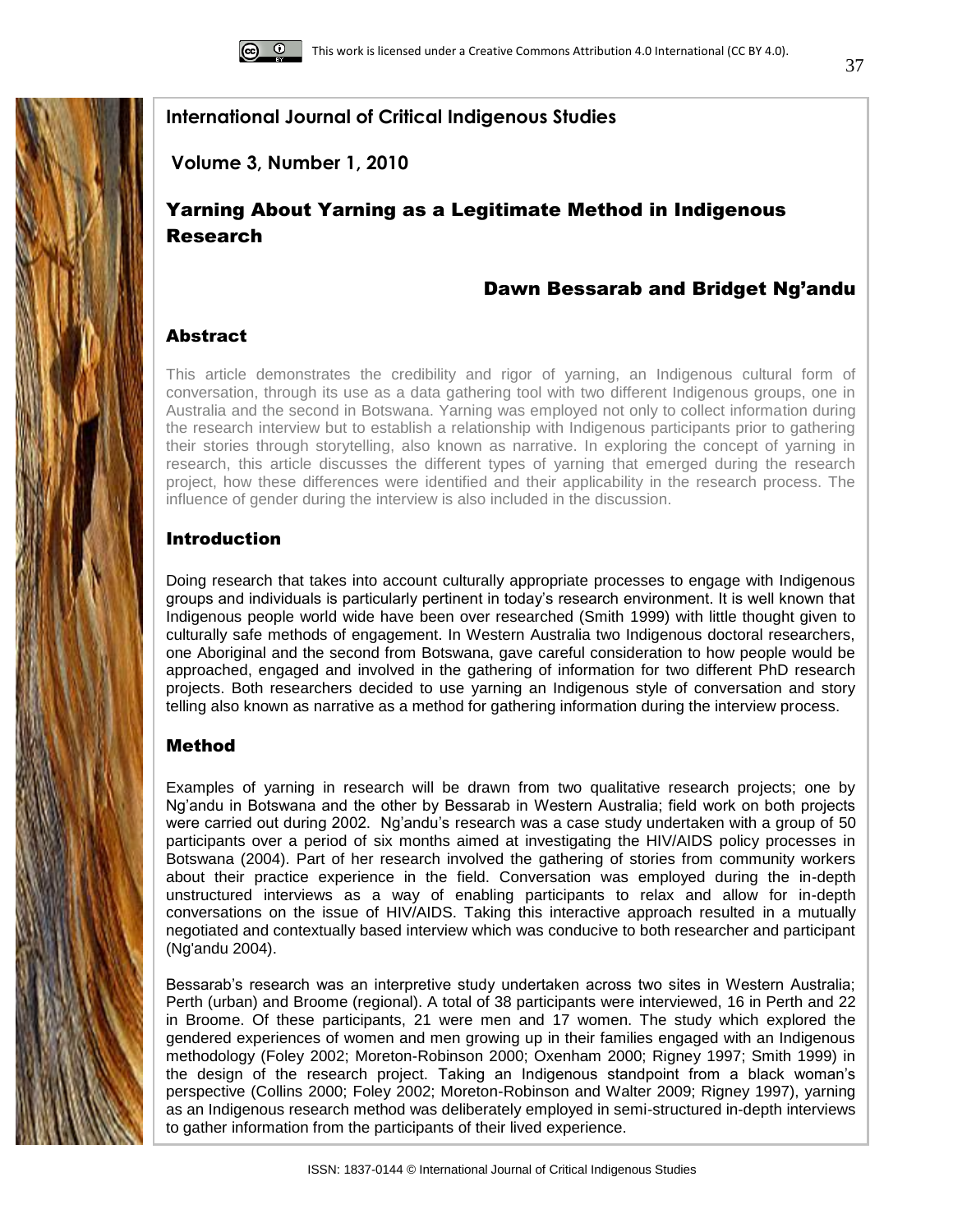# Using yarning in research

There are numerous methods that can be applied in qualitative research to obtain information. Kellehear (1993) and Spradley (1979) suggest different ethnographic techniques such as semi-structured interviews, participant observation, conversation and storytelling. "In-depth interviewing which is also known as unstructured interviewing" is often used to obtain a "holistic understanding" of the participant"s experiences (Berry 1999) providing the opportunity for thick description on the research topic that quantitative methods do not provide.

Kvale (1996) discussing the use of conversation in research describes the researcher as a traveler who embarking on a journey visits the lived experience of the research participant to find out about their life world. During the course of the research journey the researcher engages in conversation with the participant inviting them to speak about particular aspects of their world and in doing so is taken to different places of interest and significance.

Yarning in a semi-structured interview is an informal and relaxed discussion through which both the researcher and participant journey together visiting places and topics of interest relevant to the research study. Yarning is a process that requires the researcher to develop and build a relationship that is accountable to Indigenous people participating in the research.

In utilising yarning/conversation both researchers were keen to interact and learn from the Indigenous people who agreed to participate in the research projects. Both researchers were interested in listening to participants" stories about their lived experiences, feelings, thoughts and ideas on the research topic.

# Yarning

Conversation is a major form of communication between people and can take place in different forms such as oral conversation or written conversations where people converse through letters, memos and/or email. Formal or informal conversation is involved in the production of knowledge. People talk to each other to convey information or to receive information, which once received and processed can lead to different understandings of the subject matter at hand.

In different cultures there are different rules, language and protocols for conducting conversations. In Western Australia, Nyoongah people use the term 'yarning' when they want to talk with someone. Terszack writing about her Stolen generation story describes yarning as "a process of making meaning, communicating and passing on history and knowledge ... a special way of relating and connecting with the Nyoongah culture" (2008, 90). Across Australia, Aboriginal people constantly refer to and use yarning in the telling and sharing of stories and information. An internet search in 2010 using Google revealed 418,000 sites referring to yarning. When an Aboriginal person says "*let"s have a yarn"*, what they are saying is, let's have a talk or conversation. This talk/conversation/yarn can entail the sharing and exchange of information between two or more people socially or more formally.

Similarly, in Botswana the language that is spoken is Setswana; a Setswana phrase "*A re bue"* means "to talk"; when a Motswana says, 'tla re bue sanye' they mean "come and let's talk".

Let's talk implies a conversation that is two way and inclusive of both speakers. To have a yarn is not a one way process but a dialogical process that is reciprocal and mutual.

# Yarning about stories in the gathering of information

When discussing the use of yarning to gather information, both researchers found that even though their two cultures were different in this aspect, they were similar. Both groups of Indigenous people have in their culture words that mean lets sit down and talk. Often the conversation took the form of a story in the way in which the information was communicated. Story telling is a feature of Indigenous societies where oral traditions were the main form of transmitting and sharing knowledge with individuals and between groups. Through oral traditions information was passed down through the generations in the form of stories and songs. Oral histories are another research genre where the information that is gathered and recorded relies heavily on conversation and story telling to elicit the information. One of the challenges for qualitative researchers when listening to stories of lived experience is that the teller decides what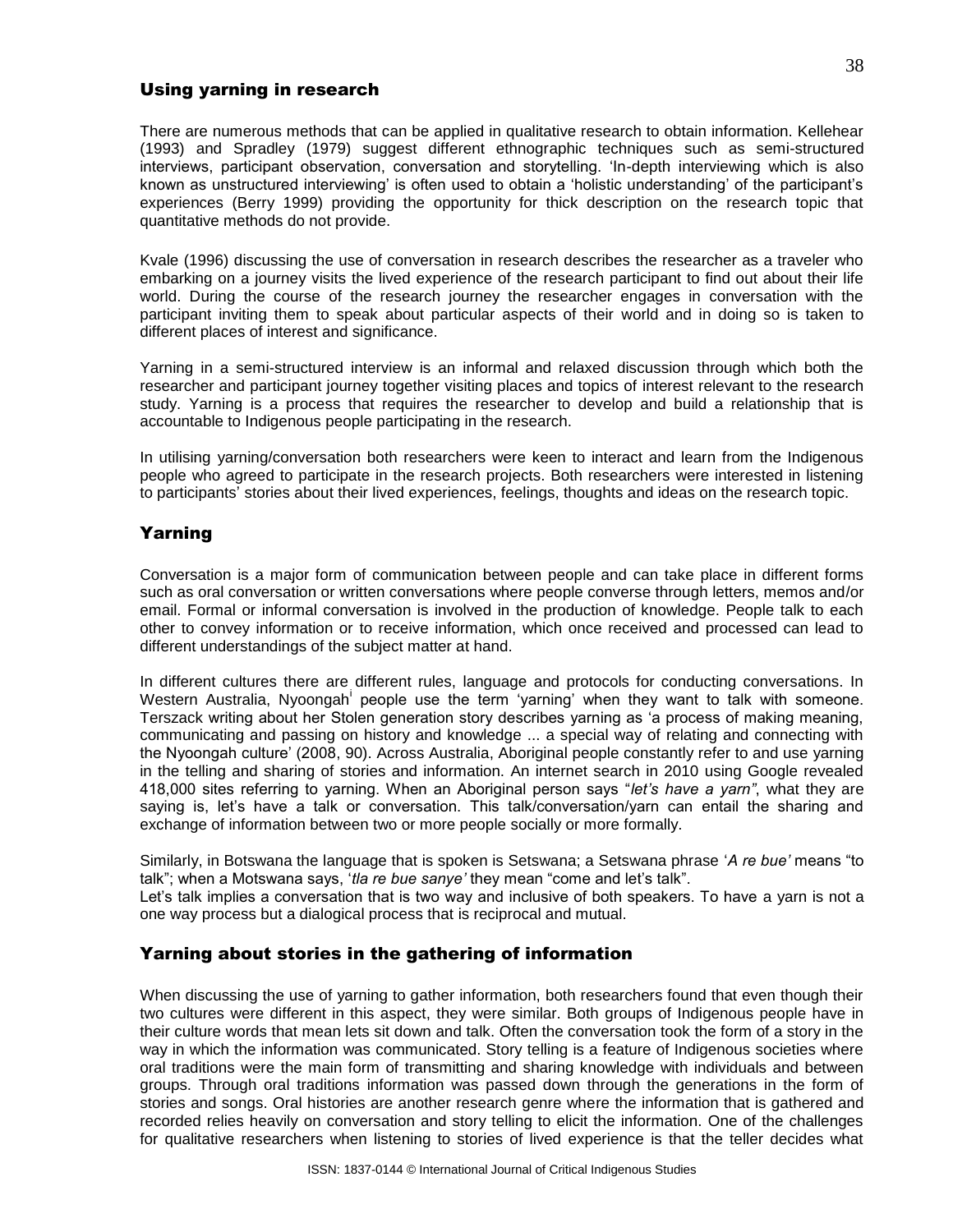parts of their story to tell and which parts to leave out, the researchers" role is to draw out the parts they are interested in which may not be told and which relate to the research topic. Everyone has a story (White 1995; Wingard and Lester 2001) which shapes and defines who they are or how they came to be who they are. Although storytelling in the non-Indigenous community is often referred to as narratives (White 1995), Indigenous people prefer to refer to the process as the telling of our story or stories (Wingard and Lester 2001).

When formulating the methodology and deciding on which research methods to use, both researchers independently decided to use yarning/conversation as a data gathering tool. This decision was based on the cultural match (Manley, Begay and Cornell 2008)" of conversation to the cultural processes of both the Indigenous Australian and Botswana peoples.

Although supported by her supervisor, Bessarab's attempts to apply varning as a research tool in her doctoral thesis in 2000 was challenged by other academics who argued it was not a "bona fide" research method and was not recognized as a legitimate tool for gathering data by Western academia. A literature search on yarning at the time revealed a gap despite the noticeable presence of an emerging discourse on Indigenous research methodologies (Basso 1996; Battiste 2000; Foley 2002; Ladislaus and Kincheloe 1999; Little Bear 2000; Moreton-Robinson 2000; Rigney 1997; Smith 1999; Valaskakis 2003; Youngblood Henderson 2000). The collaborative voices of Indigenous authors speaking out and validating Indigenous knowledge systems strengthened and supported both researchers" resolve to use yarning as an Indigenous research method. Ongoing conversations with Australian and international Indigenous students during and since completion of Bessarab's research continue to highlight the gap in the literature on yarning. Today students still experience difficulty in applying yarning in their research because it is not recognized as a credible research method and is easily dismissed by their supervisors.

Although there was a gap in the literature on yarning, there were some references discussing the use of conversation in research by two non-Indigenous authors Feldman (1999; 2000) and Kvale (1996). Feldman (2000) talked briefly about the criticism of conversation as a research tool. He said that it was the lack of clarity and uncertainty about how conversation might achieve the purpose of research that was problematic. While Feldman did not say more on this, I suspect that the issue of using conversation relates to rigor and credibility. Similarly with yarning, perhaps, this is also why it is not seen as a credible research tool for data gathering. Another reason could be attributed to the nature of yarning which can be messy. Yarning about a story or an experience does not always follow convention and can meander all over the place. It is what I think Karen Martin, an Indigenous researcher, is talking about when she refers to "messy texts" (Marcus 1998). Like a conversation, yarning has its own convention and style in the telling of a story and can be messy and challenging. Keeping the informant on track is sometimes difficult as the tendency to stray is always present. Protocols also inform the yarn particularly when interviewing an Elder, because it is disrespectful to interrupt if you think the Elder is straying from the topic. However, telling stories is part of Indigenous pedagogy (Martin 2008) and an established methodology in passing on information; as Indigenous people we have all grown up listening and learning from stories. Martin talking about her own research does not make excuses for the messiness of her text. She clearly states, it:

Is my reality and part of my ontology and epistemology that is my Ancestry, my genealogy and identity. To erase the messiness is to deny my identity … The messiness reflects how I have mediated both my own cultural conventions and expectations and those conventions and expectations of the academy. (2008, 21)

Reflecting on Martin"s experience the challenge for researchers in applying yarning as a research tool is how to mediate both the cultural conventions and expectations of Indigenous communities and participants, and the academy.

Questions for Indigenous researchers using yarning are; how to differentiate the research topic yarn from the social yarn? How can yarning be more rigorous? What distinguishes ordinary social conversation from the research conversation and how do Indigenous researchers articulate to Indigenous research participants that the yarn that is going to take place is for the purpose of research. In making this distinction, certain conventions that are applicable to the research process are then made visible in the yarn. This fundamental question guided both researchers during their interviews when attempting to use yarning as a culturally safe Indigenous method in research.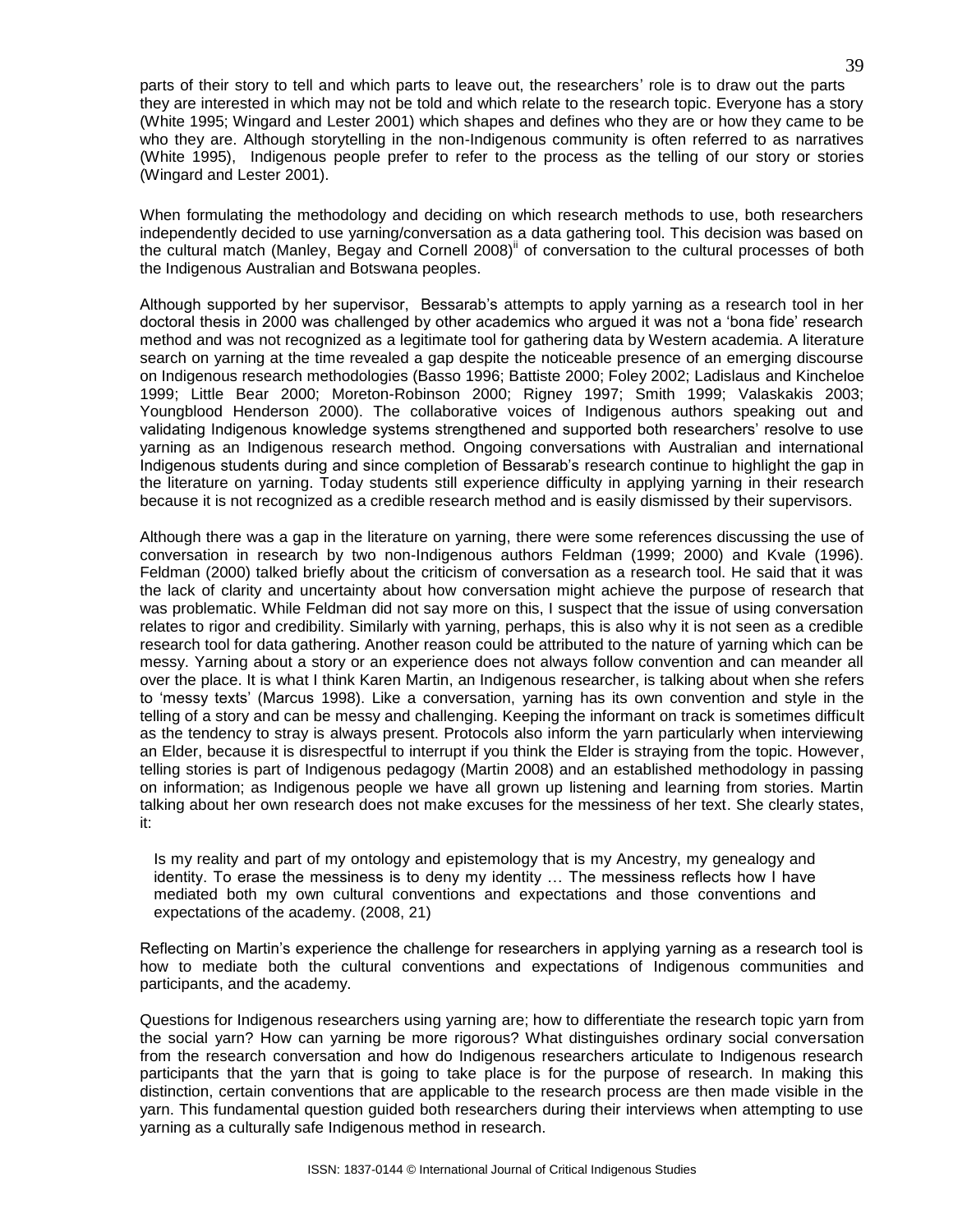Drawing on findings from the two research projects, examples are provided to demonstrate how yarning can be applied as a rigorous tool in the research process, the strengths and challenges of applying yarning and story telling as tools for generating information and the role and influence of gender during the research interview.

Using yarning as a means of obtaining information through stories, both researchers found that different types of yarns took place, which influenced the outcome, process and quality of the interviews in both projects.

# Different types of yarning

There are multiple forms of conversations (Kvale 1996) that take place between people and which occur on a number of different levels. Conversations, to name a few, can involve the personal, academic, artistic, political, professional, religious or therapeutic. Depending on the genre of the conversation, there are different rules or protocols, techniques and purposes for carrying out and maintaining the discussion.

When unpacking and discussing the technical aspects of using yarning for their interviews both researchers identified an emerging yarning research process that encompassed four different types of yarning illustrated below and described in the adjoining matrix.

### **Figure 1: The Yarning Research Process**



Conversation that takes place before the research or topic yarn is informal and often unstructured, follows a meandering course that is guided by the topic that both people choose to introduce into the discussion. Yarns of this nature can include gossip, news, humour, advice and whatever information both parties feel inclined to share in the moment. It is usually during the social yarn that trust is developed and the relationship is built. The researcher is accountable to the research participant.

# Social Yarning **Research Topic Yarning**

Yarn that takes place in a un or semi structured research interview. The sole purpose is to gather information through participants' stories that are related to the research topic. While the yarn is relaxed and interactive it is also purposeful with a defined beginning and end. Research topic yarning is a conversation with a purpose. The purpose is to obtain information relating to the research question.

### Collaborative Yarning Therapeutic Yarning

Yarn that occurs between two or more people where they are actively engaged in sharing information about a research project and or a discussion about ideas. Collaborative yarning in research can involve exploring similar ideas or bouncing different ideas in explaining new concepts. The sharing of research findings

ISSN: 1837-0144 © International Journal of Critical Indigenous Studies Yarn takes place during the research conversation where the participant in telling their story discloses information that is traumatic or intensely personal and emotional. The researcher switches from the research topic to the role of a listener where the participant is supported in giving voice to their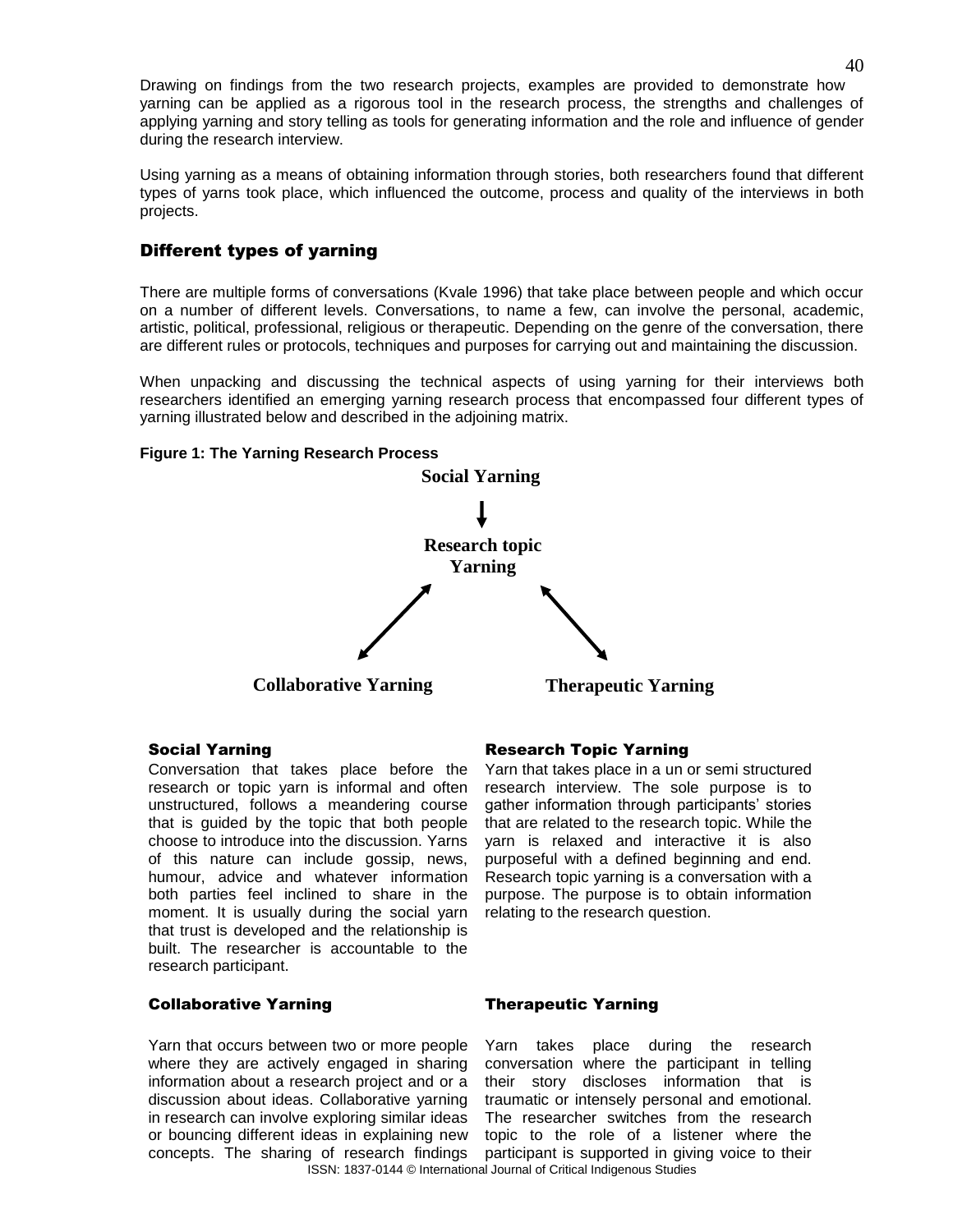can lead to new discoveries and understandings. story, is assisted to make sense or have their story affirmed. In doing so the meaning making emerging in the yarn can empower and support the participant to re-think their understanding of their experience in new and different ways. This type of yarn is not a counseling yarn.

# Sharing ideas through yarning

Collaborative conversations have the potential to transform the way in which people approach a project and/or their work. According to Hollingsworth, collaborative conversations can become "*a place for research that [goes] beyond … pleasant and informative chats to become a transformative process*" (1994).

Similarly both researchers found that collaborative yarns enabled them to unpack and discuss their research methods. The sharing of ideas led to new understandings that informed their research practice. During these collaborative yarns the subject of losing control of the interview was discussed, particularly when the research yarn appeared to be going off track and the participant"s yarning seemed to be about other things. In sharing this concern, both researchers found that they reacted by interrupting the conversation to bring it back on track, only to find later when transcribing that they had cut across information that was highly pertinent to their research topic.

Collaborative yarning created new meanings for both researchers on the use of conversation/yarning as a research tool. In attempting to understand why they interrupted the research yarn, both found that these interruptions occurred because they were so focused on their research question and looking and listening for language steeped in academic concepts that they failed to hear that what the person was talking about was in fact to do with the research topic.

Collaborative yarning led to the realization that the conceptual baggage and understandings that the researchers brought with them into the research interview sometimes became the driver of their conversations. When the language used by the participant to describe their experiences was not familiar or readily translatable into research or academic language, both researchers found they became nervous, quickly intervening and steering the conversation back to their research topic. Later, reading their transcripts they realized that the story the participant was telling was in fact to do with the topic but to get there they were engaging in a meandering route and not, as previously thought, digressing. By intervening and cutting across the participant"s yarning/conversation, they limited the potential of the information being imparted through the storytelling process.

Willink (2006) researching the lived experience of Mrs. Womble talks about the tensions between her research plan, the participant"s telling of the story and her (Willink"s) "hearing" of the story; pointing out how she failed to hear what her participant was telling her until she heard it repeated several times. She said that "*stories work as doubles. They guide and transgress, organize space and tell our transportable limits"* (Willink 2006, 505). Stories do not always fit into neat little categories and will sometimes take a meandering route to arrive at the same destination as the researcher. Although the research yarn can appear messy, it is following its own convention in relaying information. The rigor in the yarn is to listen and allow the story to flow while looking for threads that relate to the research topic.

Paying attention to the participant"s story from their telling and not according to a research plan based on specific research language is extremely important as the participant may use different language to describe their experiences when responding to a prompt relating to the research question. The home language used by the participant will often portray a different landscape to the academic landscape described through the research language.

One of the outcomes of collaborative yarning was the new insight gained increasing their awareness of their roles as active listeners and observers in the research process. Both researchers are now more cognizant of the role, influence and impact that language and western/academic theoretical understandings can have on their relationship and communication during the interview process.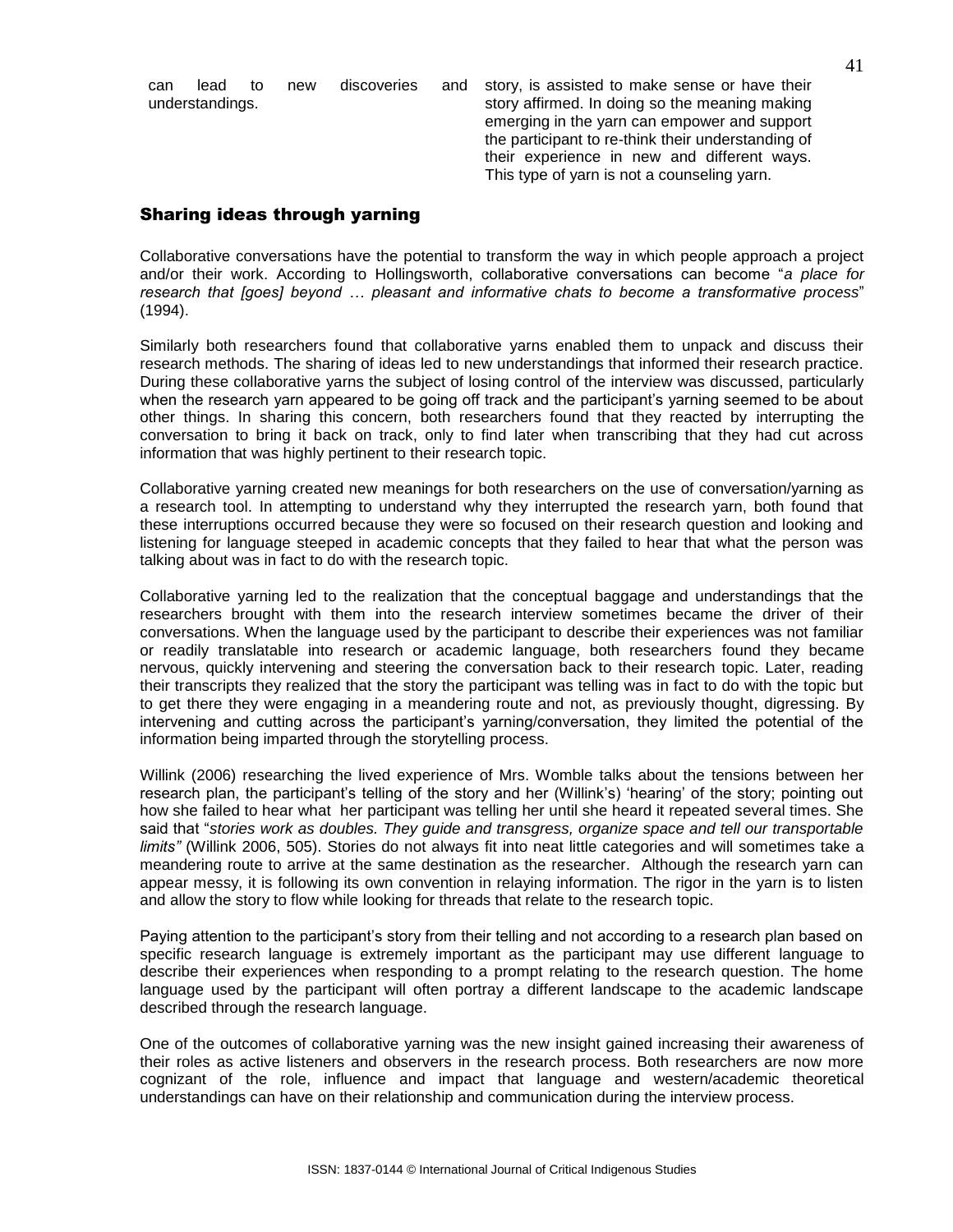Utilising yarning as a research tool means that the researcher needs to allow the participant some flexibility in responding to their questions and like the traveler engage with the journey and not be so focused on the destination.

# Connecting and building a relationship is more than just establishing rapport

Massarik says that the quality of the relationship between the interviewer and the participant can resemble several different types of relationships, for instance, the *"hostile interview where the interviewer is the enemy and the relationship is combat…the limited survey interview (the interviewer is an automaton ….[recording data only]…there is no human interaction and the rapport interview (the interviewer is a human being in a role)"* (1981). Both researchers sought early in the contact stage to establish a connection in building a relationship with their participants prior to their interviews.

Alasuutari (1998) asserts that if the researcher makes friends with the participants and the participants trust the researcher they will also be honest with him/her. Spradley sees this as *"the establishment of a human to human relation with the respondent and the desire to understand rather than explain"* (1979, 3- 4). Similarly, Fontana and Frey (2000) emphasized the importance of establishing a rapport with the participant, stating that it is important for the researcher to see the world through the participant"s world view. Yarning as a research method goes beyond rapport which suggests that establishing a relationship with the participant is enough to ensure a good interview.

Rather, social yarning which is the first stage of the research process is about establishing a connection by sharing information about you as the researcher. In identifying who you are in the research process the relationship shifts from expert to person to person, enabling a more real and honest engagement as researcher and participant.

During the social yarn which can sometimes take place more than once before the research or topic yarn begins, boundaries and protocols of engagement are negotiated through the sharing of personal information, where the Indigenous participant listens and observes the verbal interchange with the researcher. In the space of the social yarn, the type of language used and the response of the researcher to the participant"s yarn forms part of an informal boundary setting of the research relationship. This is where trust is established which then determines what will be told or withheld in the research topic yarn. The social yarn decides what each party will bring to the research topic yarn, committing both parties to a joint understanding and expectation that something will happen, holding the researcher accountable to the process. Both researchers found that the social yarn was integral preparation in setting up the research interview.

# Social yarning

Social yarning is a significant pre-cursor and an entry point in developing a connection and building a relationship. The social yarn lays the ground work for the research topic yarn or conversation to occur.

# Bridget **Dawn**

One of the challenges I faced was initiating a conversation to establish a relationship with the participants. As a researcher, I felt anxious about starting an interview with a stranger. I thought I had to be resourceful in finding a way in which to engage people. The following is an extract to demonstrate the usefulness of social yarning in commencing an interview and the process that I used to do this.

**B:** Dumela mma? Ke kopa gobona Mma Thabiso. (How are you Madam? May I please see Mrs Thabiso?).

Similar to Bridget I found it important to establish a connection with the people I was going to interview before commencing the research conversation. Unlike Bridget, when I engaged in social conversation I usually did it without the recorder being on so as not to make the participant feel uncomfortable. My social yarning went something like this:

**D:** Hi John how you going, good to see you. How you been?

**J:** Good, what about yourself, come inside.

**MT:** Dumela. Eehe, ke na. Tsenang.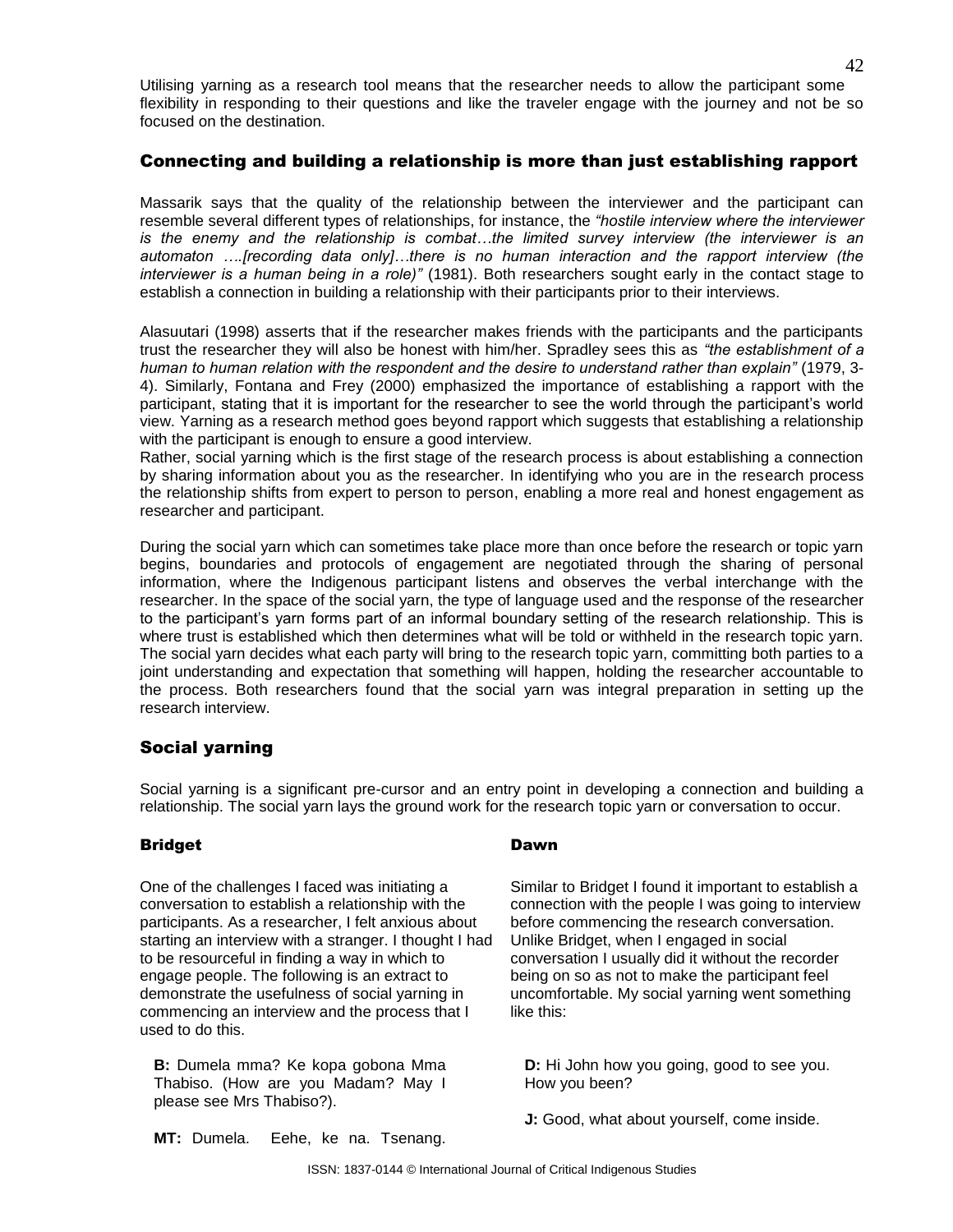(Good morning Madam. I am Mrs Thabiso. Come in). I didn"t know that you could speak Setswana. Come on in. Where did you learn Setswana from? Are you married to a Motswana?

**B:** Oh, no! (I laugh). I lived here in Botswana for nearly 10 years before going to Australia. My parents work here as teachers and live in Moshupa.

**MT:** Oh, that explains the Moshupa connection. I was worried that I will have to be perfect with my English. You know how you people are with research. Everything should be perfect.

**B:** No please don't worry about being perfect. This is a conversation, and it is not about rights or wrongs. Besides we will be exploring together.

**MT:** OK. (laughs).

**B:** I think to start with you could tell me the background of the Hospice, when it started.

In the above extract, I opened the conversation by code-switching to a greeting in Setswana as a way of using social yarning to break the ice and establish a relationship. The use of Setswana as a tool for establishing rapport was very helpful because it enabled me to develop a relationship within a limited time frame. Ely et al. (1999, 61) refers to this as the notion of "judicial entering", letting the interviewee know that "you have been there". While judicial entering in its real essence refers to the researcher being able to sympathize with the participants, I used judicial entering to show that there was something that I the researcher had in common with Mma Thabiso; in this sense we could both speak Setswana. After the social pleasantries, I steered the conversation into research yarning by asking a research question signaling the start of the research interview.

What is important to note in the conversation with Mma Thabiso is her assumption about me as a researcher. She thought that she would have to use "perfect English" to speak with me and was relieved when told it was not necessary. This highlighted for me that participants' can also have their own sets of assumptions and expectations in the research relationship.

**D:** thanks, I've been pretty busy you know, what with my research and all.

**J:** Oh! Would you like a cuppa?

**D:** Oh! Only if you are having one. Yep, white no sugar.

**J:** Where did you say you were from? (preparing the tea).

**D:** OK, I'm from Broome you know, my mob are Bardi mob from up the Peninsula. My family name is D and I'm related to the H, T, A, S, A"s on my dad"s side. My mum is from the Pilbara and she is Indjabardi, her family are the C, L H, C and C"s, probably missed some but they"re the ones that I know. You know any of them? Thanks (handed the cup of tea).

**J:** Oh, what you to KH?

**D:** Oh, he's my cousin, you know cousin brother blackfella way, his mom is my mom"s sister.

**J:** Ooh, so you related to that mob, he's a good guy that K. Now what you wanted to talk to me about?

To establish a connection I found that I used an Aboriginal introduction if I was speaking to someone who did not know me. I told them a little about myself; my family and language group connections and the town where I grew up. If they recognized a family name they would usually ask what my relationship was to a specific person or family; in this way we were able to establish a common link and they were able to place me in their meaning system (Bessarab 1996; Moreton-Robinson 2000; Martin 2008).

If the participant already knew who I was, we engaged in social yarning about their family, what was happening in the community or how their day had been. When the relationships started to feel comfortable, made evident by the body language; either I would start to direct the conversation away from social yarning or the participant would ask what I wanted. At this stage I would introduce the tape recorder asking permission to record the conversation. Most people said yes, there were only two who refused.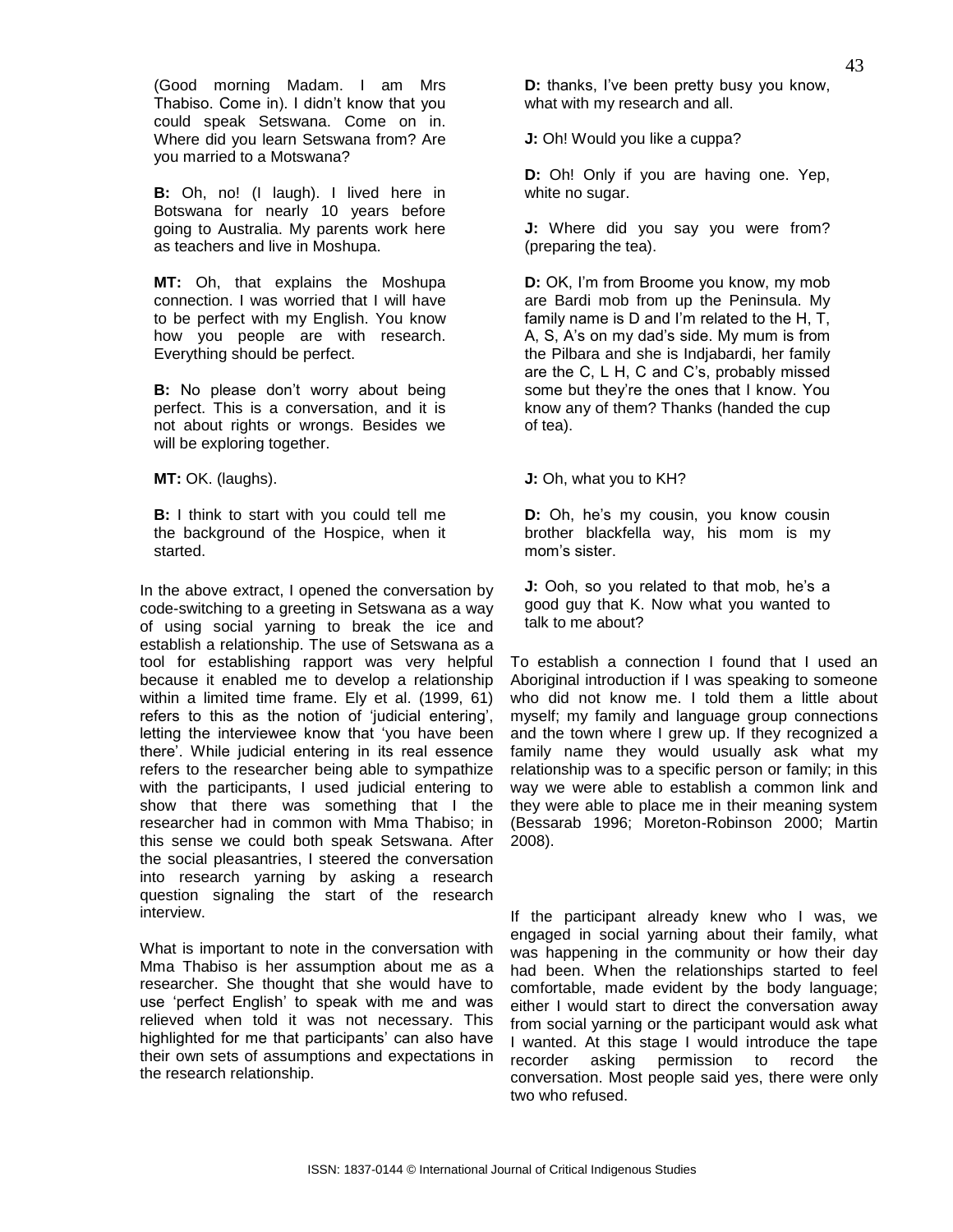#### **Research topic yarning**

When discussing Feldman"s (1999) comment on the use of conversation as a research tool and looking at how yarning as a research tool could become more rigorous, both researchers found that prior to commencing the research interview they signaled the commencement of the research yarn both verbally and behaviourally.

#### Bridget

Commencing the research yarn can be a challenging exercise. To introduce the research yarn, I signaled to Tebogo that I was changing the conversation and becoming serious. I further emphasized this by switching on the tape recorder as Tebogo had agreed to the interview being recorded.

**B:** If we could start by you telling me your thoughts about the Botswana AIDS policy, how inclusive was it in the beginning?

**T:** I would not say that it was inclusive if you are saying…talking about how it was formulated or from its inception. What they did was that they had a workshop and they invited what they called stakeholders…but then it depends on how many stakeholders you have in HIV/AIDS.

In this conversation with Tebogo, I ask her the question that signals the end of social yarning and introduces the switch to research yarning.

In revisiting the issue of how I introduced the research question, I realized that I asked a closed question that had a short answer to it.

Tebogo responded by telling me the process taken by the Government at the time to develop a National AIDS policy. As a researcher interested in the participation of various sectors of the community in the policy process, I had to ensure that the conversation remained on that course.

### Dawn

When switching to research yarning I found that my manner changed; I became more formal, thanked the participant for agreeing to let me interview them and then moved straight into the research question.

The following extract from one of my interviews provides an example of how I switched to research yarning, letting the participant know that we were now going to talk about the research topic.

**D:** I'd like to thank you for agreeing to talk to me today, it's Wednesday the 19 June and I guess what I"d like to start with is just asking you um what sort of experiences you had growing up in your family as a girl? Tell us your story, what was it like being a girl in your family?

**A:** I don"t know, we grew up close in the family, very strict, yeah.

After asking the first question in relation to the research topic, Angie in responding told me her family was close and very strict. As a researcher looking at gender I had to choose which direction I would steer this conversation with Angie.

Both researchers discovered similarities and differences in the way in which they introduced their participants to the research conversation. Bessarab found that she followed the same process in all of her interviews; beginning with a social yarn and following with an introduction to the research topic yarn. She signaled the end of the research topic yarn by thanking the person for participating and letting them know what was happening next.

Similarly, Ng"andu ended the interview by thanking the participant for their time. However, reflecting on the process, Ng"andu realized that she could have been more consistent with informing the participants about what would happen next. Although this was shared at the beginning of the conversation, it would have been helpful to reiterate the information at the end.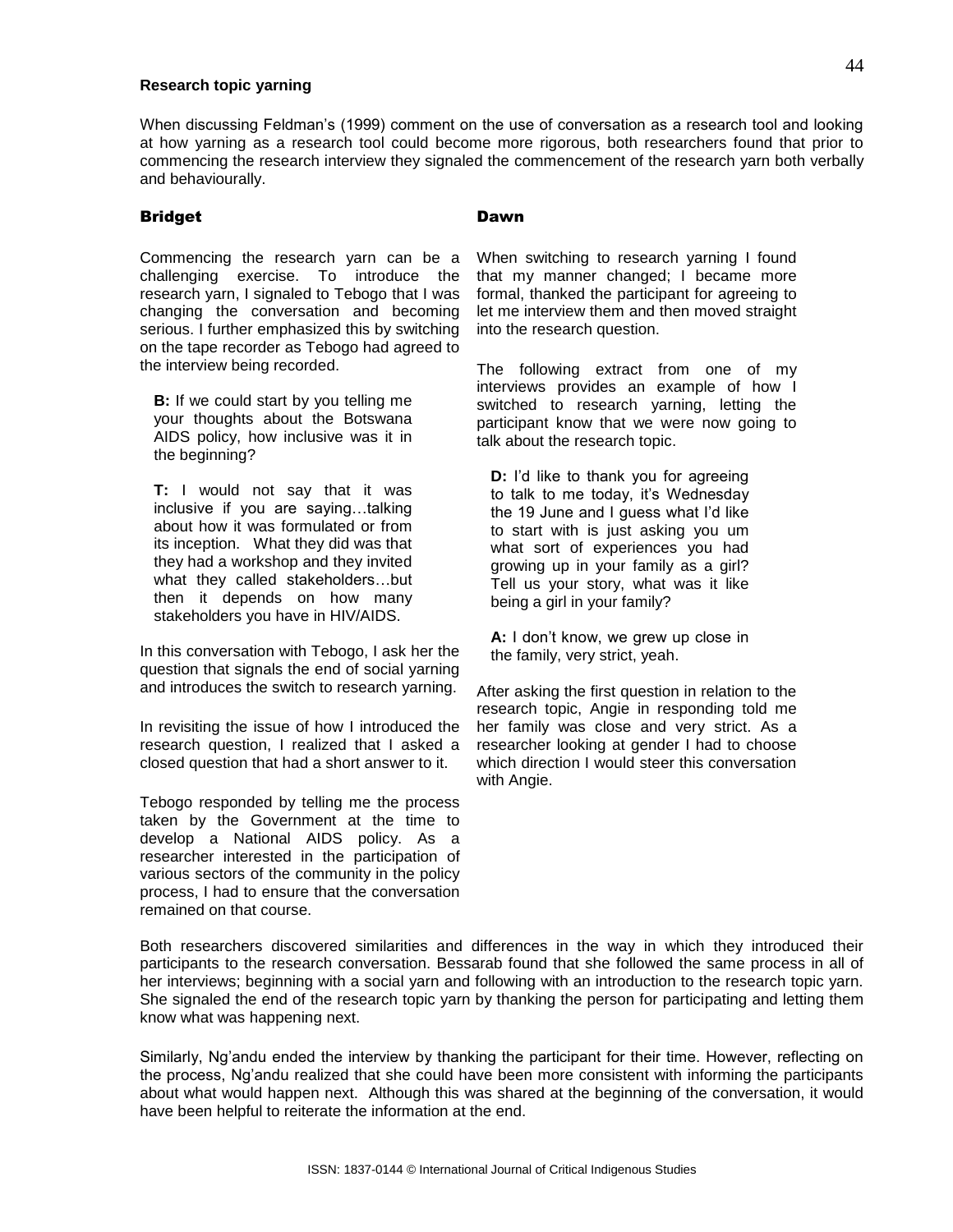# Therapeutic yarning (TY)

Therapeutic conversation according to Osborn "*is the mutual search for new meaning and is continuously evolving. Change is the evolution of new meaning through dialogue"* (Osborn 2005, 1). Gergen has pointed out that meaning making is relational and that it *"is jointly negotiated. Thus, while the "client" may transport the new narrative into the life world, he/she does not control its meaning. Its meaning and implications are open to continuous reshaping as relationships proceed"* (Unpublished, 10)*.* 

Although Gergen is writing in the context of a therapeutic relationship; within the context of a research relationship the participant transports their story into the life world of the research topic yarn where it is open to interpretation. The following are examples of therapeutic yarning:

### Bridget

#### Dawn

**B:** How big is the issue of stigmatization for people who are HIV positive?

**N:** It is very big. And it is strange because people like you and me, the kind of people you would expect to be educated, they still stigmatize people who have HIV/AIDS. When somebody is sick in the work place, they all seem like, they are supportive, but you can see that some things are just like mockery.

At this point, I realized that N had a personal story to tell, so I let her continue.

**N:** There is one woman, she works in our registry. The other day I was talking to someone and this person is also supposed to be one of the peer educators, but the way she was talking she even irritated me. She was saying "you know I don"t want to sit near her, and I hate it because this young woman just takes everybody's cup'. You expect this person who has trained as a peer educator to be different. What kind of peer education does she give with that attitude?

**N** and I talked about stigmatization, and it was apparent that N was finding it difficult about how this young woman was being treated. After the therapeutic yarn, N appeared relieved and comfortable to continue with the research.

**T:** As I've said before that's one of my greatest heartaches … my greatest shame is that I did hit my partner …

**D:** Did you see anyone when you were growing up hit their partner?

**T:** Yeah, my father was quite aggressive towards my mother at times … I do, remember um, aah, I can"t remember dad hitting her, but I know it did occur … Oh, another time I remember, I was going outside chopping wood, till I wanted to chop him up. Because … they were having a fight inside the house.

After this response by T, I tried to change the course of the yarn but realized that he was in a very emotional state. I directed the yarn back to the DV as he wanted to talk about it.

**D:** Hmmm, so getting back to the DV, like when you said that you hit your partner, did it ever occur to you that maybe that was something you inadvertently picked up from watching your dad?

**T:** Umm, I don"t know, don"t know, it may very well have been. But I like to put it down to me not being able to control my anger.

**T** talked at length about his experience stating it had left a "huge emotional scar" and that he couldn"t stop thinking about it. Until the TY took place, the research conversation was suspended and could not proceed until he felt comfortable enough to re-engage

For both researchers, when an Indigenous participant during a research interview disclosed an experience of trauma or deep emotional intensity the research topic yarn shifted from a yarn about research to a therapeutic yarn which either confirmed or re-interpreted their experience from the standpoint of the researcher. Allowing the participant the space to voice their story without judgment,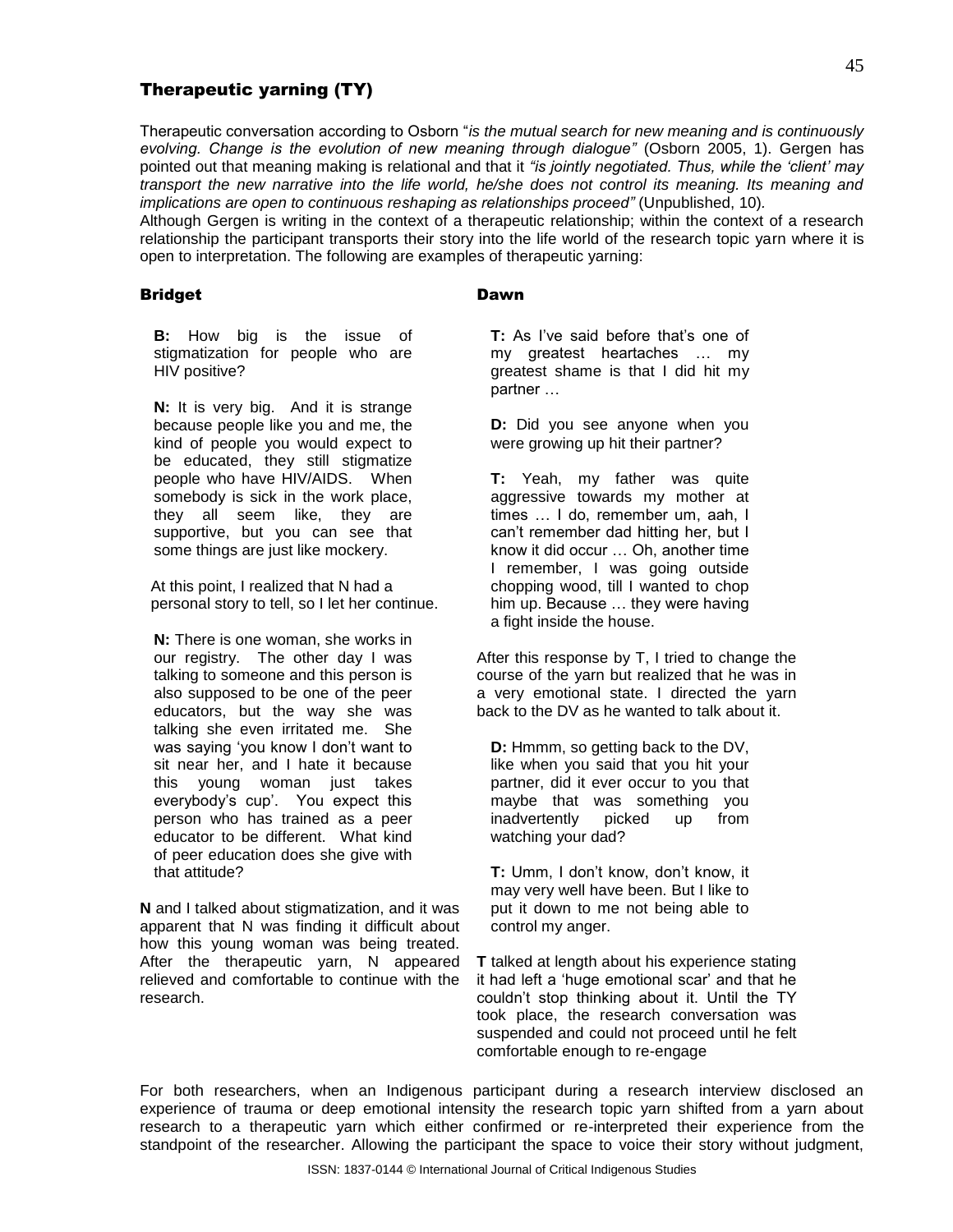enabled the yarn to keep moving, almost akin to a winding down process to a safe space where the conversation could be re-directed back into the research yarn and continued.

### Gender issues in research

Research can become a political and challenging process for the researcher. During a collaborative yarn about research process both researchers became aware of their gender and the role it sometimes played during interviews. The cultural and gendered context of their positioning as female researchers sometimes influenced how they were perceived.

Ng"andu"s age cast her as a young, Indigenous, female researcher who was a threat to Motswana masculinity. At one point during her research, Ng"andu was told by a young Motswana male that her ambition to achieve her doctorate would affect her chances of finding a marriage partner. During Bessarab's research the gender issue of women interviewing men emerged when a male participant chose to speak about his early sexual experiences. For both researchers these issues did not become apparent until the transcription stage when they engaged in collaborative discussions. It was then; they realized that the language used by some male participants in the research had a strong gender bias that impacted on the way in which they as females responded to the conversation taking place during the interview.

#### Bridget

**R:** So, what would you like to know? Tell me what this big project is all about?

**B:** I am conducting research on the HIV/AIDS policy in Botswana, to establish how different organisations work together at the different levels of the policy process. I thought that starting with your organisation would give me a better understanding of what is going on in the AIDS area. So, to begin with may be you could tell me about your organisation"s role in the AIDS policy process.

#### Dawn

**C:** Oh, I guess, I want to tell you my first sexual encounter because I (burst out laughing) might incriminate myself.

**D:** (Laughs) Okay then … but just going back to like your mum and your dad, did your mum have expectations with you as a young boy in the family or as a young man growing up?

Ng"andu was surprised when R asked the leading question about her research because she assumed that since she was the interviewer she would be in control of the discussion. R challenged this assumption with an opening question emphasising the 'big project'. Ng'andu said that R's reference to her PhD as a 'big project' unsettled her, making it difficult to concentrate. She felt as though she was being put on the spot to explain "what this big project" was all about. For Ng"andu this experience jolted memories of writing an examination paper where she felt she had to be correct with her answers. Engaging in a collaborative yarn, Bessarab pointed out the issues of language, gender and power that can take place in the interview process referring to a situation from one of her interviews.

Bessarab was surprised when C wanted to talk about his early sexual experiences; her first reaction was to try and change the subject because she felt uncomfortable. Like Ng"andu Bessarab found it hard to concentrate on the interview and was distracted by C talking explicitly about his experiences.

A collaborative discussion with Ng"andu revealed that the issue was not so much about C wanting to talk about his sexual experiences but was more to do with Bessarab's feelings and thoughts of whether this was appropriate. Reflecting on the issue both women agreed that gender is an issue that is always present but can emerge at different times during an interview where it can challenge, confront, distract and place the researcher in an awkward situation.

Gender issues emerging may be about power and loss of control, or it may simply be a reminder of feminine and masculine differences. As researchers it is strategic to be mindful of gender issues when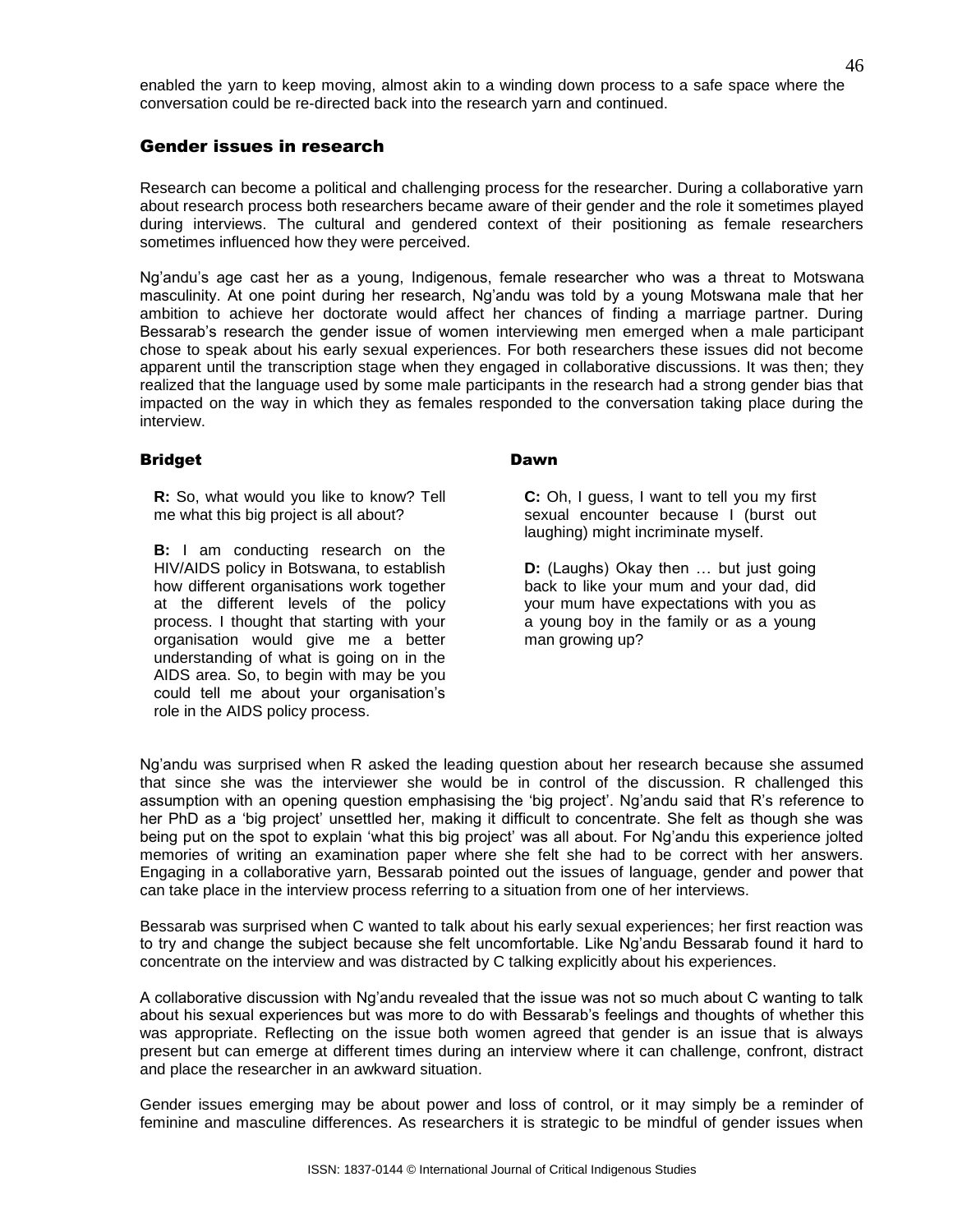preparing for interviews so that if issues do arise the researcher is better prepared to manage the situation.

## Strengths and challenges of yarning as a research tool

Yarning as a research tool has benefits for researchers as it facilitates for in-depth discussions in a relaxed and open manner providing a source of rich data and thick descriptions on a particular issue. Thick descriptions according to Byrne *"are richly described data that can provide the research consumer with enough information to judge the themes, labels, categories, or constructs of a study … with enough information to judge the appropriateness of applying the finds to other settings"* (2001, 2). Through yarning Indigenous people are able to talk freely about their experiences, enabling the researcher to explore the topic in more depth, which results in information emerging that more formal research processes may not facilitate.

Yarning is conducive to an Indigenous way of doing things; its strength is in the cultural security that it creates for Indigenous people participating in research. Yarning is a process that cuts across the formality of identity as a researcher and demands the human to human interaction (Spradley 1979) where both are knowers and learners in the process.

Some of the challenges of using yarning/conversation are knowing when to draw the yarn to a close. Putting a time limit on the yarn is one way to manage this by letting the participant know that you will talk for a prescribed time. Assuming that Indigenous community members have time on their hands is misleading as often people have other things that they need to do and appreciate when the researcher closes the research topic yarn. Utilising yarning as a method in the telling of a story can also result in huge amounts of data being collected, which means long hours spent transcribing.

There were occasions when both researchers had to keep track of the time during their interview to avoid an endless discussion. At times this was difficult to do because the participant would just begin to warm up towards the end of the interview. Relying on story telling or narrative as the process for gathering information means that the story may not always adhere to the plan and may take many different turns before returning to the research question. Knowing when to interrupt and how long to allow a conversation to run without offending the participant requires balance and skill. When the yarning reaches saturation point in the story, that is, the participant starts to repeat or revisit what they have already said, could be the right moment to close the discussion. For fledgling researchers this can be a daunting process that is filled with the potential to make mistakes. This is where collaborative yarning between research colleagues can assist. Discussing these research problems can provide new insights that enable different ways of managing conversation during the research interview.

The benefits of using yarning and telling stories (narrative) for other disciplines which may not readily ascribe to this methodology of collecting information can also be extremely useful in building a connection and establishing a relationship of trust. Through yarning, the stories people tell can often provide information relevant to the question being asked, which might not be so apparent or provided in a short question and answer interview.

# **Conclusion**

This article has attempted to demonstrate the rigor and credibility of applying yarning as an Indigenous research method in the gathering of data. Unlike other more formal methods yarning enables the unfolding of information through the process of story telling (narrative) in a relaxed and informal manner that is culturally safe for Indigenous people. Through the social yarn certain conventions and rules are established which sets the boundaries of how the yarn will take place and demands from the researcher an accounting of who they are in the research process. Because yarns are not fixed and can be messy; they are constantly negotiated between the researcher and participant in the process of making meaning and exploring the research topic. While yarning can be a useful tool for the collection of stories, the outcome of the conversation/yarn is dependant on the quality of the relationship between the researcher and participant, the language being used and the conceptual baggage brought to the interview process. Yarning as a rigorous and culturally safe method that is highly transferable into other contexts is an interpretive process that has a legitimate place alongside other western research methods in the gathering of data and is one of many tools enabling the application of Indigenous methodologies.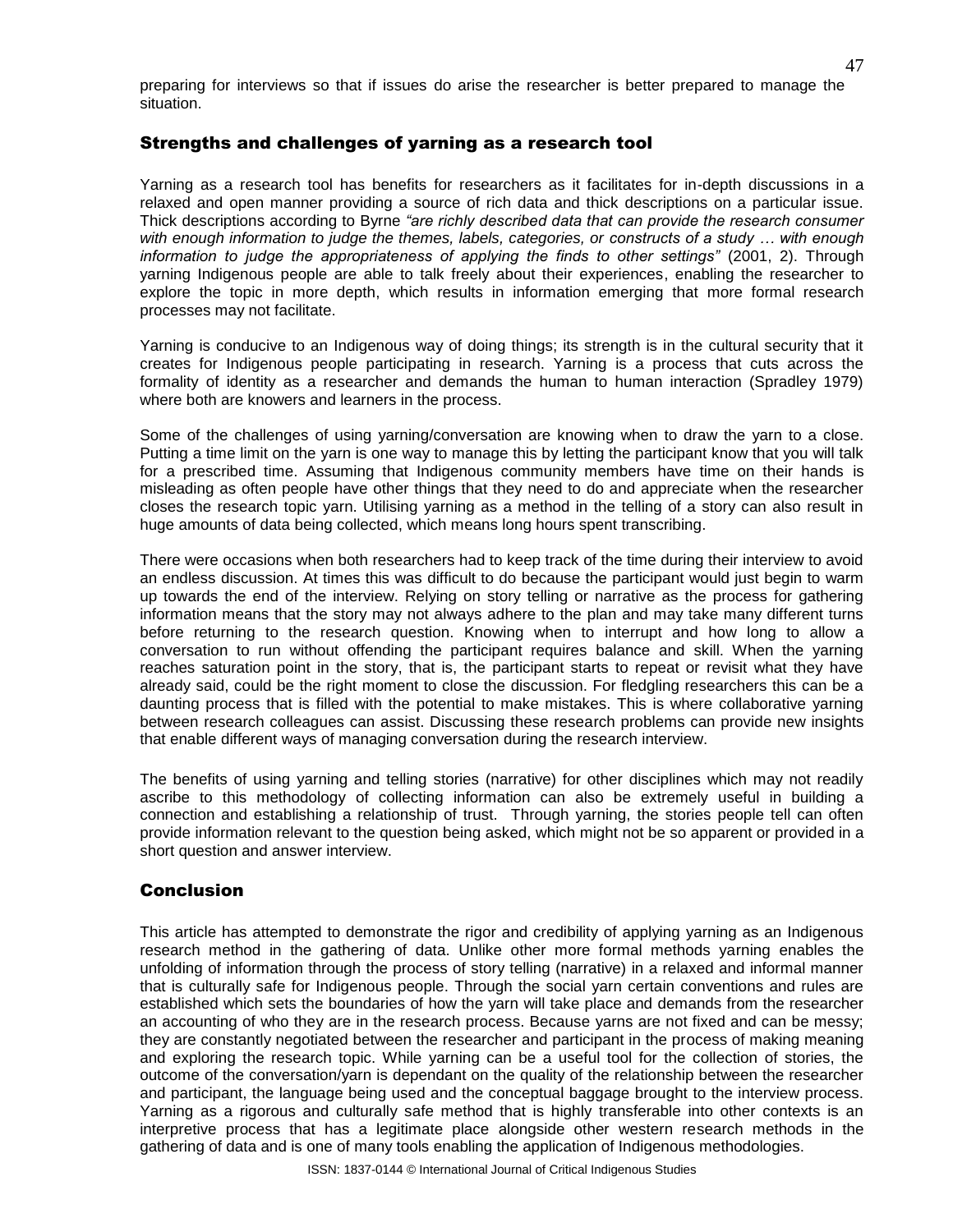#### Acknowledgements

The authors would like to acknowledge the following:

Michael Alpers for generously providing feedback on early drafts of the article

The Indigenous Capacity Building Grant research program *Not Just Scholars but Leaders* funded by the NHMRC and Curtin University of Technology, and conducted by Curtin University of Technology, the Telethon Institute for Child Health Research, Combined Universities Centre for Rural Health and the University of Western Australia of which Bessarab was a team investigator on the program during the writing of this article.

#### References

Alasuutari, P. 1998. *An invitation to social research.* London: Sage Publications.

- Basso, K. H. 1996. *Wisdom sits in places: Landscape and language among the Western Apache.*  Albuquerque: University of New Mexico Press.
- Battiste, M. Ed. 2000. *Reclaiming Indigenous voice and vision*. West Mall, Vancouver: UBC Press, University of British Columbia.
- Berry, R. S. Y. 1999. *Collecting data by in-depth interviewing*. British Educational Research Association Annual Conference. University of Sussex at Brighton.
- Bessarab, D. 1996. More than the colour of your skin: Exploring Aboriginality: A collaborative group inquiry. Honours Thesis, Curtin University of Technology, Western Australia.
- Byrne, M. M. 2001. Evaluating the findings of qualitative research. *AORN Online Journal* 1. <http://www.aorn.org/journal/2001/marrc.htm> (accessed April 16, 2003).
- Collins, P. H. 2000. *Black feminist thought, knowledge, consciousness, and the politics of empowerment*  (2nd ed.). New York: Routledge.
- Ely, M., M. Anzul, T. Friedman, D. Garner and M. A. Steinmetz. 1999. *Doing qualitative research: Circles within circles.* Philadelphia: The Falmer Press.
- Feldman, A. 1999. *Conversation as methodology in collaborative action research.* School of Education, University of Massachusetts, Amherst Ma Paper. <http://www-unix.oit.umass.edu/>~afeldman/ ActionResearchPapers/Feldman1999.PDF (accessed July 6, 2009).
- Feldman, A. 2000. *The role of conversation in collaborative action research*. [http://www](http://www-unix.oit.umass.edu/~afeldman/Conversation)[unix.oit.umass.edu/~afeldman/Conversation](http://www-unix.oit.umass.edu/~afeldman/Conversation) (accessed August 22, 2000).
- Foley, D. 2002. An Indigenous standpoint theory. *Journal of Australian Indigenous Issues* September, 5 (3): 3-13.
- Fontana, A. and H. J. Frey. 2000. The interview: From structured questions to negotiated text. In *Handbook of qualitative researc*h, 2nd ed., eds. N. K. Denzin and Y. S. Lincoln, 645-672. Thousand Oaks, CA: Sage Publications.
- Gergen, K. J. Unpublished. When relationships generate realities: Therapeutic communication reconsidered. <http://www.swarthmore.edu/SocSci/kgergen1/web/page.phtml?id=manu6&st=manuscripts&hf=1> (accessed April 14, 2008).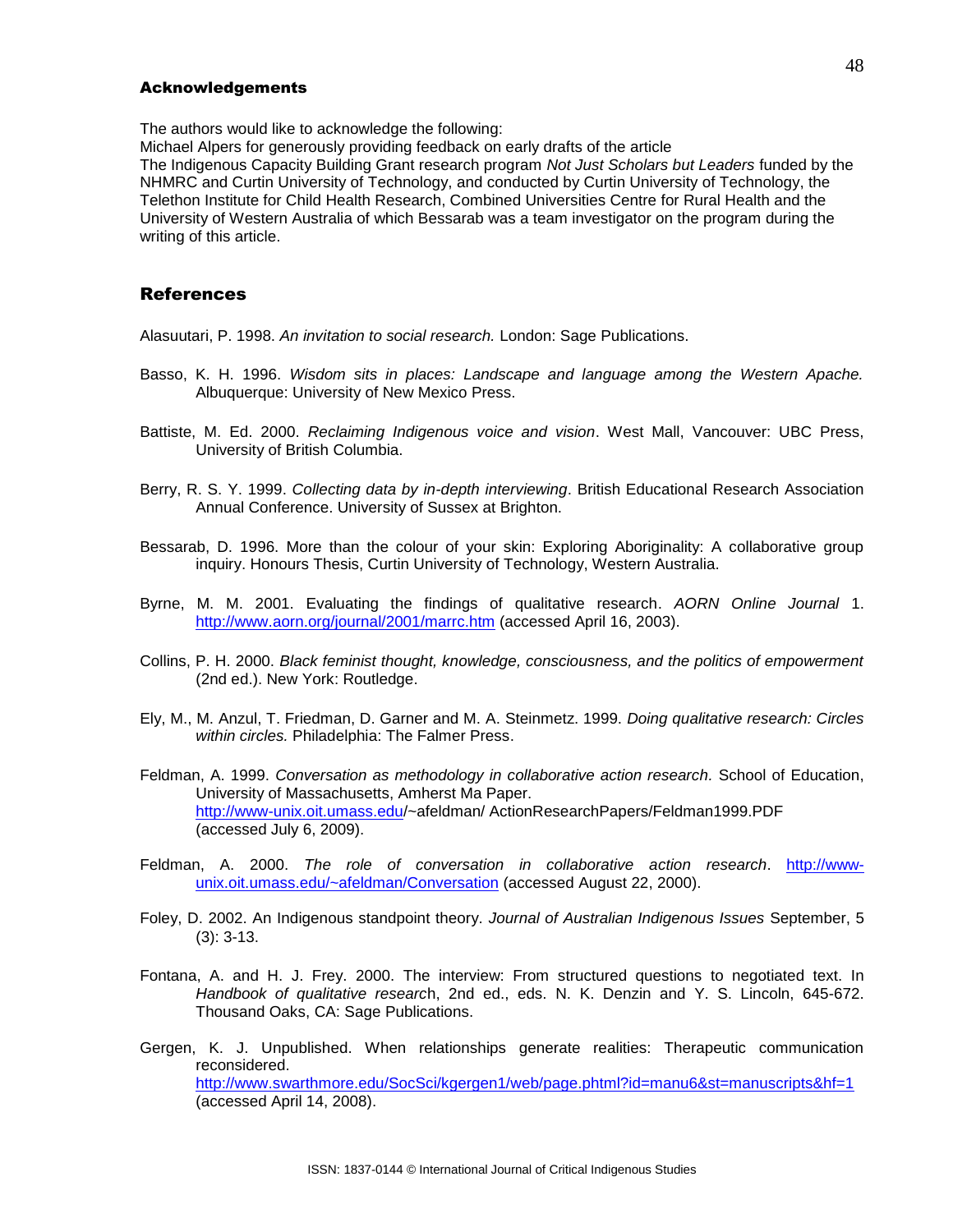- Hollingsworth, S. 1994. *Teacher research and urban literacy education: Lessons and conversations in a feminist key*. New York: Teachers College Press. Quoted in A. Feldman. 1999. *Conversation as methodology in collaborative action research.* School of Education, University of Massachusetts, Amherst Ma Paper. <http://www-unix.oit.umass.edu/~afeldman/ActionResearchPapers/Feldman1999.pdf> (accessed July 6, 2009).
- Kellehear, A. 1993. *The unobtrusive researcher: A guide to methods.* St Leonards, NSW: Allen & Unwin.
- Kvale, S. 1996. *Interviews: An introduction to qualitative research interviewing.* California: Sage Publications.
- Ladislaus, M. S. and J. L. Kincheloe. Eds. 1999. *What is Indigenous knowledge? Voices from the academy* (Vol. 2). New York: Falmer Press.
- Little Bear, L. 2000. Jagged worldview colliding. In *Reclaiming Indigenous voice and vision*, ed. M. Battiste, 77-85*.* West Mall, Vancouver: UBC (University of British Columbia) Press.
- Manley A., J. Begay and S. Cornell. 2008. *What is cultural match and why is it so important?*, Native Nations Institute for Leadership, Management, and Policy (University of Arizona) and Harvard Project on American Indian Economic Development. [http://www.nt.gov.au/cdsca/indigenous\\_conference/web/html/Stephen\\_Cornell\\_paper2.pdf](http://www.nt.gov.au/cdsca/indigenous_conference/web/html/Stephen_Cornell_paper2.pdf) (accessed April 10, 2008).
- Marcus, G. E. 1998. What come (just) after "Post"? The case of ethnography. In *The landscape of qualitative research: Theories and* issues, eds. N. K. Denzin and Y. S. Lincoln, 383-406. Quoted in K. L. Martin, 2008. *Please knock before you enter: Aboriginal regulation of outsiders and the implications for researchers*. Teneriffe, QLD: Post Pressed.
- Martin, K. L. 2008. *Please knock before you enter: Aboriginal regulation of outsiders and the implications for researchers*. Teneriffe, QLD: Post Pressed.
- Massarik, F. 1981. The interviewing process re-examined. In *Human inquiry: A sourcebook of new paradigm research*, eds. P. Reason and J. Rowan, 201-206. Quoted in Y. S. Lincoln and E. G. Guba. 1985. *Naturalistic inquiry.* Newbury Park, California: Sage Publications.
- Moreton-Robinson, A. 2000. *Talkin' up to the White woman: Indigenous women and feminism.* Queensland: University of Queensland Press.
- Moreton-Robinson, A. and M. Walter. 2009. Indigenous methodologies in social research. In *Social research methods* (Second ed., Student Resources, Part 5: Other Social Research Methods, Chapter 22), ed. M. Walter. Melbourne, VIC.: Oxford University Press, Australia and New Zealand. [http://www.oup.com.au/\\_\\_data/assets/pdf\\_file/0005/198284/Chapter\\_22.pdfl](http://www.oup.com.au/__data/assets/pdf_file/0005/198284/Chapter_22.pdfl) (accessed January 20, 2010).
- Ng'andu, B. 2004. Community workers and HIV/AIDS: Stories from Botswana. *Women in welfare education* Number 7 (October): 118-126. [http://www.aaswwe.asn.au/download/WIWE\\_07\\_2004.pdf](http://www.aaswwe.asn.au/download/WIWE_07_2004.pdf) (accessed January 18, 2010).
- Osborn, J. 2005. Unpublished. Social constructionism and narrative therapy. [http://edweb.csus.edu/edc/class\\_downloads/osborn/edc235\\_narr\\_notes.pdf](http://edweb.csus.edu/edc/class_downloads/osborn/edc235_narr_notes.pdf) (accessed April 9, 2008)
- Oxenham, D. 2000. *Aboriginal terms of reference: A course paper for the Indigenous Studies Program*. Perth, WA: Gunada Press, Curtin Indigenous Research Centre, Curtin University.
- Rigney, L. I. 1997. Internationalisation of an Indigenous anti-colonial cultural critique of research methodologies: A guide to Indigenous research methodology and its principles. *The Journal for Native American Studies*, WICAZO Sa Review 14 (2, Fall edition): 109-121.